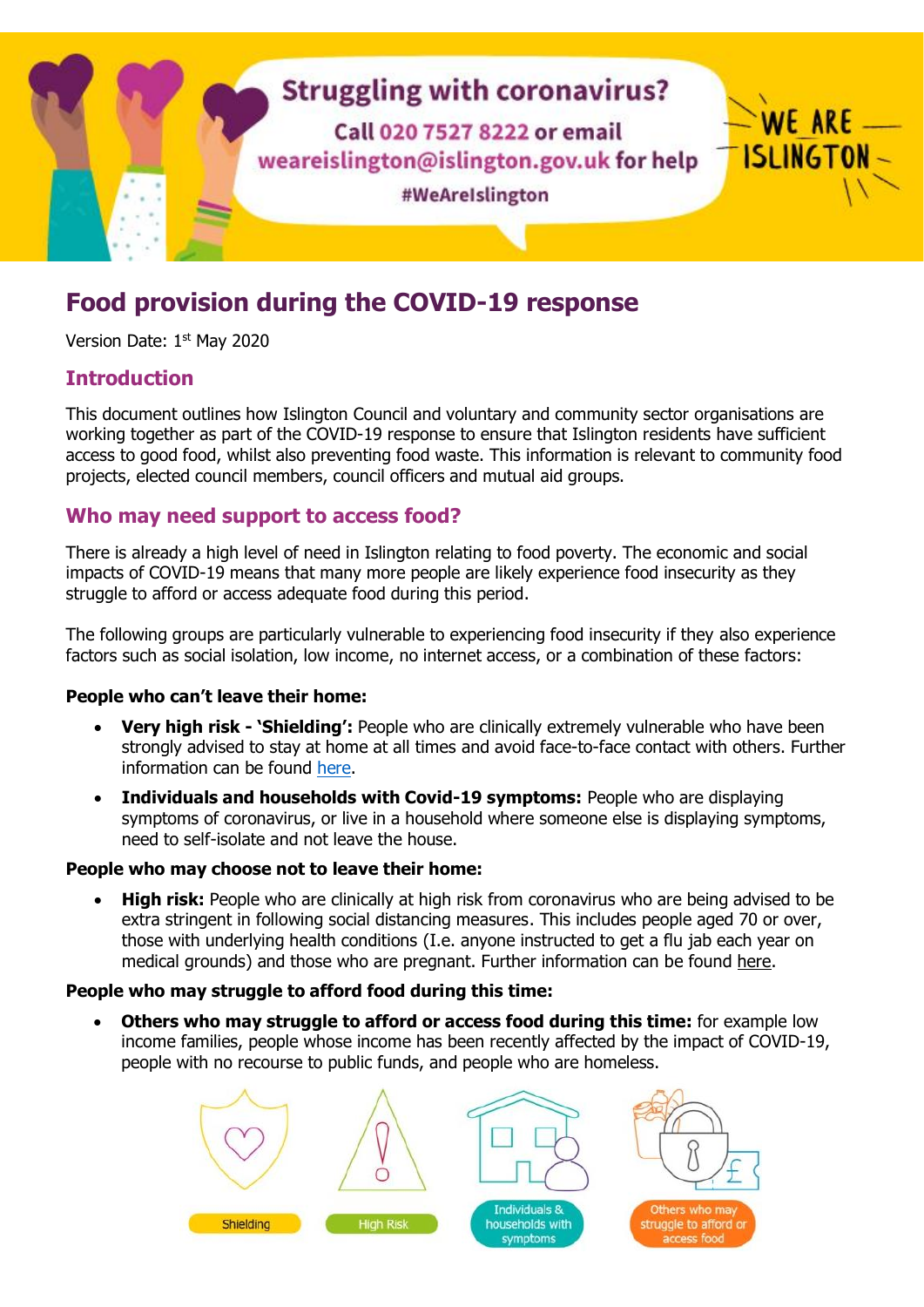# **How can residents be supported to help themselves?**

In many cases residents may not need emergency food from the council or VCS, and can be redirected to other sources of support, as outlined in the Islington [directory:](https://directory.islington.gov.uk/kb5/islington/directory/results.page?communitychannelnew=13)

When residents are unable to leave their home to access food:

- In the first instance, residents are encouraged to ask for support from family, friends and neighbours.
- The directory outlines the local shops which can offer food deliveries and we have pulled together a directory of [local, small independent businesses](https://islingtonlife.london/discover-islington/blog/supporting-local-businesses/) which can be found.
- Community based groups, called mutual aid groups have been established by residents across the borough also listed in the directory. These groups can assist with necessities such as shopping for people who are self-isolating.

When residents are experiencing financial difficulties:

- The Council's [Resident Support Scheme](https://www.islington.gov.uk/advice/resident-support-scheme) provides temporary financial support to residents facing severe difficulties or those who find themselves in crisis. The We Are Islington helpline can refer residents if necessary.
- Families on certain benefits can access [Healthy Start Vouchers](https://www.healthystart.nhs.uk/) to spend on milk, fruit and veg, and infant formula.

# **Food Supply: What additional food is being sourced?**

A range of partners are working together to ensure access to food for community food projects and local residents:

- **[The Felix Project](https://thefelixproject.org/)** is a charity which redistributes surplus food which was already working with some VCS organisations in the borough, directly supplying these community food projects. As part of the COVID-19 response, The Felix Project has increased its capacity to deliver by working in partnership with Islington Council to distribute additional surplus food to Islington via the Sobell Centre.
- **Arsenal in the Community** has made deliveries of surplus food directly to the Sobell Centre which are then distributed directly to community food projects and to local residents.
- **Islington Council:** The Sobell Centre has been established as a central hub to receive surplus food from The Felix Project and Arsenal in the Community. Council staff are then undertaking onward delivery to community food projects to support their sustainability. Islington Council is currently supplementing this surplus food with a small amount of wholesale purchasing, including from local market traders, to ensure a nutritionally balanced offer of food for residents in need.
- **Local Businesses:** A large number of food donations have been made from local businesses, organisations and local residents directly to community food projects.
- **Community Projects:** A number of community projects are also using grant funding to purchase food from wholesalers where needed.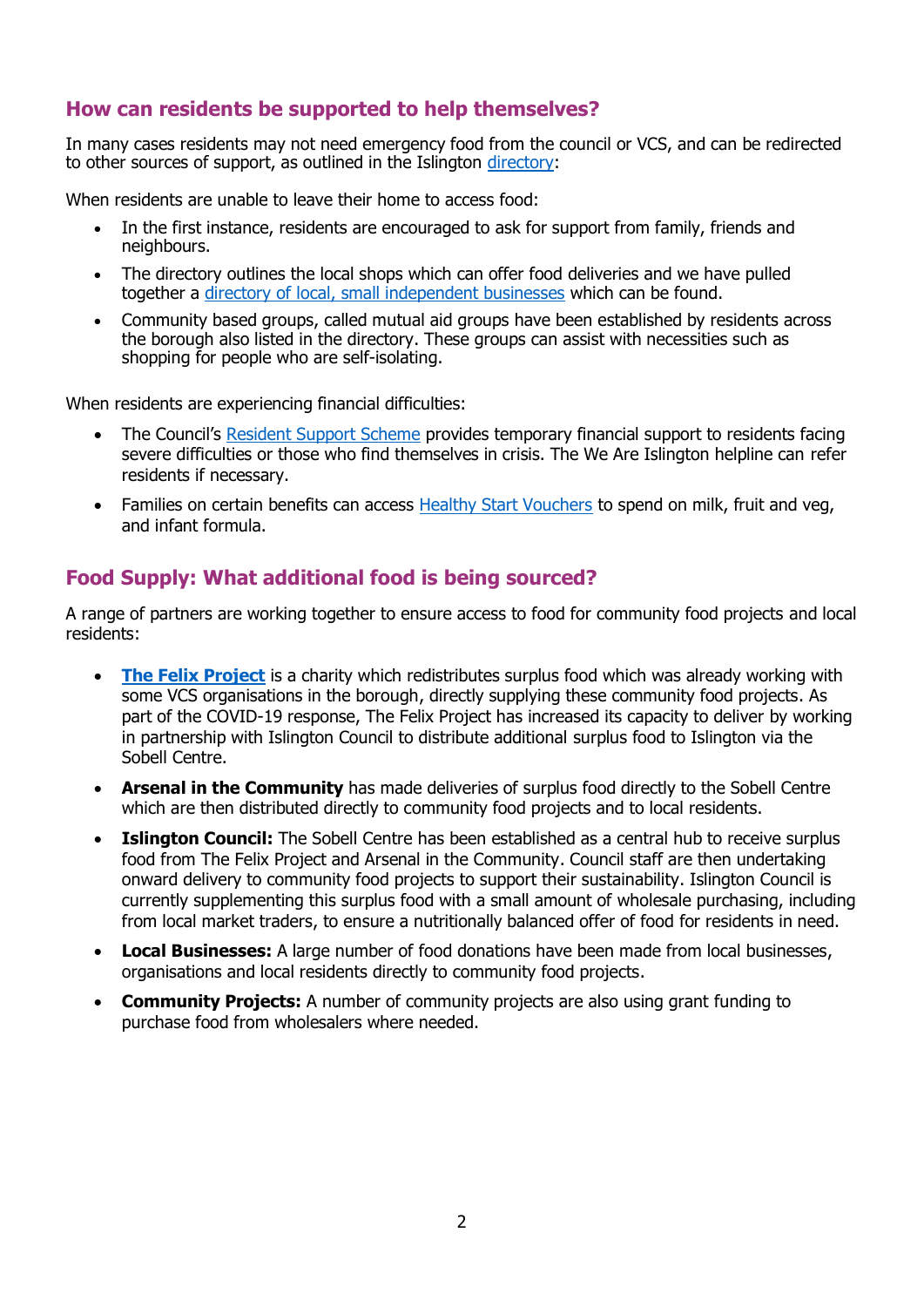# **Food Distribution: How is additional food being distributed?**

### **We Are Islington helpline and emergency food packages**

The council's [We Are Islington helpline](https://www.islington.gov.uk/social-care-and-health/coronavirus-covid-19/need-help) enables residents who are experiencing difficulties to access a broad range of support, including accessing food. Professionals who need to refer residents for support can also use the We Are Islington helpline.

Depending on the resident's circumstances food-related queries could see the resident:

- signposted to the information held on the [directory,](https://directory.islington.gov.uk/kb5/islington/directory/results.page?communitychannelnew=13) which includes information about mutual aid groups and food businesses that are offering home deliveries; or
- offered financial support via the Resident Support Scheme voucher, which can be used to purchase their own food; or
- triaged to receive an emergency food package, where both affordability and accessing food is an urgent issue. These packages are prepared at the Sobell Centre and delivered directly to residents' homes.

Contact details for We Are Islington: 020 7527 8222 o[r weareislington@islington.gov.uk](mailto:mailto:weareislington@islington.gov.uk?subject=Need%20help%20during%20the%20coronavirus%20outbreak)

### **Community food projects**

Community food projects are operating across the borough to serve local communities and they are well placed to understand local needs to prevent issues from escalating further. Their offer includes:

- Preparing food parcels for families/households who are struggling to afford sufficient food (either delivered or being collected)
- Distributing surplus food
- Providing hot meals

Many of these projects are supported by the Felix Project and local business.

Islington Council is currently providing additional support to a number of community food projects across Islington. This includes some weekly food deliveries from the Sobell hub, support with food hygiene and safety through the Environmental Health Team, help with applying for funding and sourcing additional volunteers through Voluntary Action Islington. Further information and guidance on the support available to community food projects is available on [here.](https://www.islington.gov.uk/advice/voluntary-and-community-sector)

Both the Felix Project and Islington Council have limited capacity to provide food to new community food projects, but organisations who wish to discuss their support needs can contact [partnerships@islington.gov.uk.](mailto:partnerships@islington.gov.uk)

### **Professionals who are considering making a referral to a community food project are advised to check directly with them to ensure that they have the capacity to support the request before making a referral.**

Where a community food project is unable to meet a need due to resources or hours of operation, requests for emergency food parcel can be redirected through the We Are Islington helpline.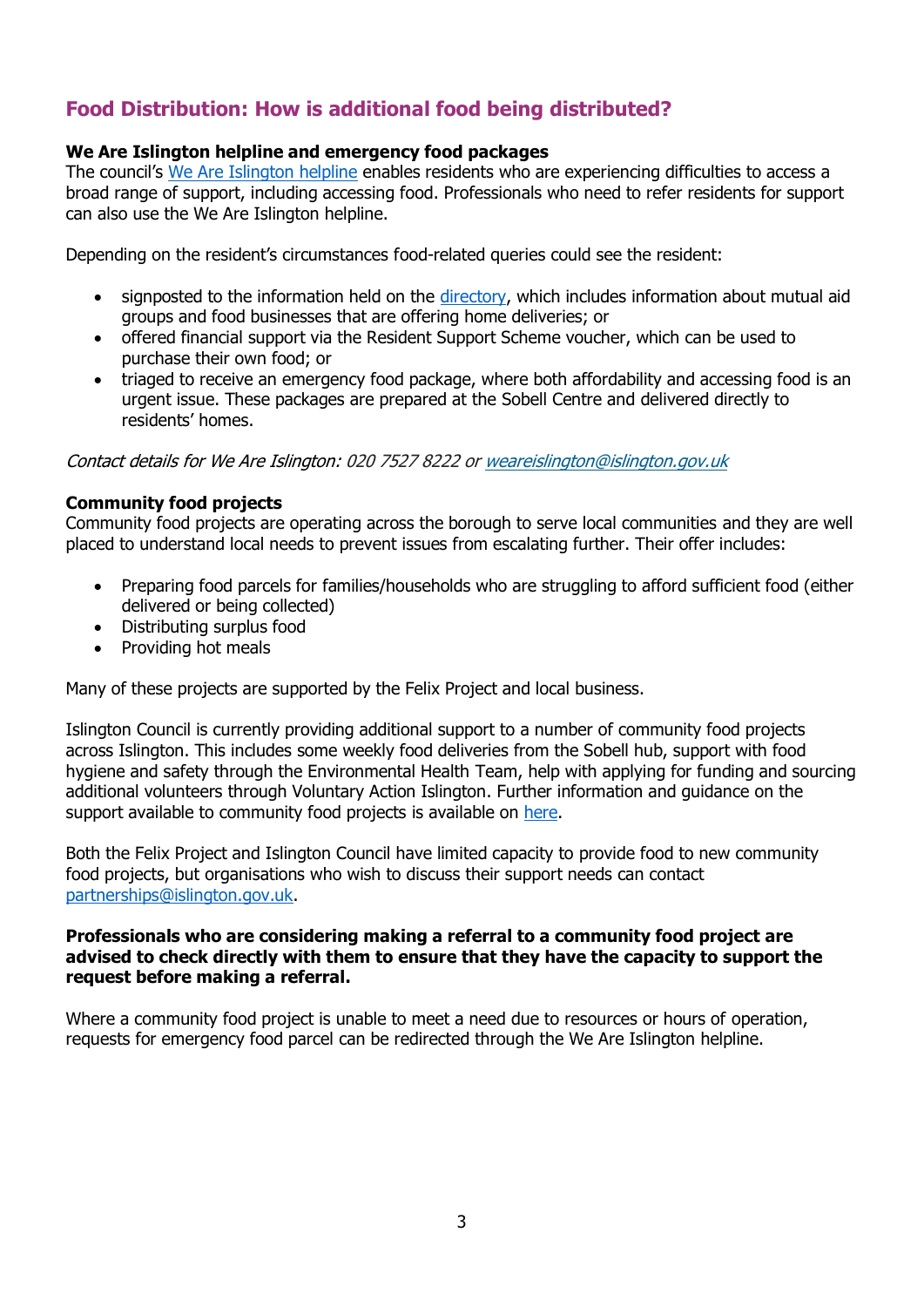An up-to-date interactive map of community food projects is available [here](https://www.google.com/maps/d/u/0/viewer?mid=1q1fPMq0VxnG6NddjxIJGDOtVl6GhmZ-4&ll=51.54459741913022%2C-0.10659495000004426&z=13) or by clicking on the map below. If you would like to list a project or update the information on the mapping please contact [partnerships@islington.gov.uk.](mailto:partnerships@islington.gov.uk)



# **Food Distribution: How are specific groups of vulnerable residents receiving additional support with food?**

### **Support for people who are clinically extremely vulnerable (shielders)**

People with some specific medical conditions should have received a letter from the NHS or been told by their GP that they are clinically extremely vulnerable and should be shielding. They are strongly advised to stay at home at all times and avoid any face-to-face contact. The current government guidance on shielding and protecting people who are clinically extremely vulnerable from COVID-19 can be found [here.](https://www.gov.uk/government/publications/guidance-on-shielding-and-protecting-extremely-vulnerable-persons-from-covid-19/guidance-on-shielding-and-protecting-extremely-vulnerable-persons-from-covid-19)

The government has established a weekly delivery of food to support those who cannot ask family, friends, neighbours or access online services to get food. This is delivered directly from the government's appointed wholesaler to the homes of people who are shielding.

People who quality as shielders can register for this service either online or by phone:

- Online:<https://www.gov.uk/coronavirus-extremely-vulnerable>
- Telephone: 0800 028 8327